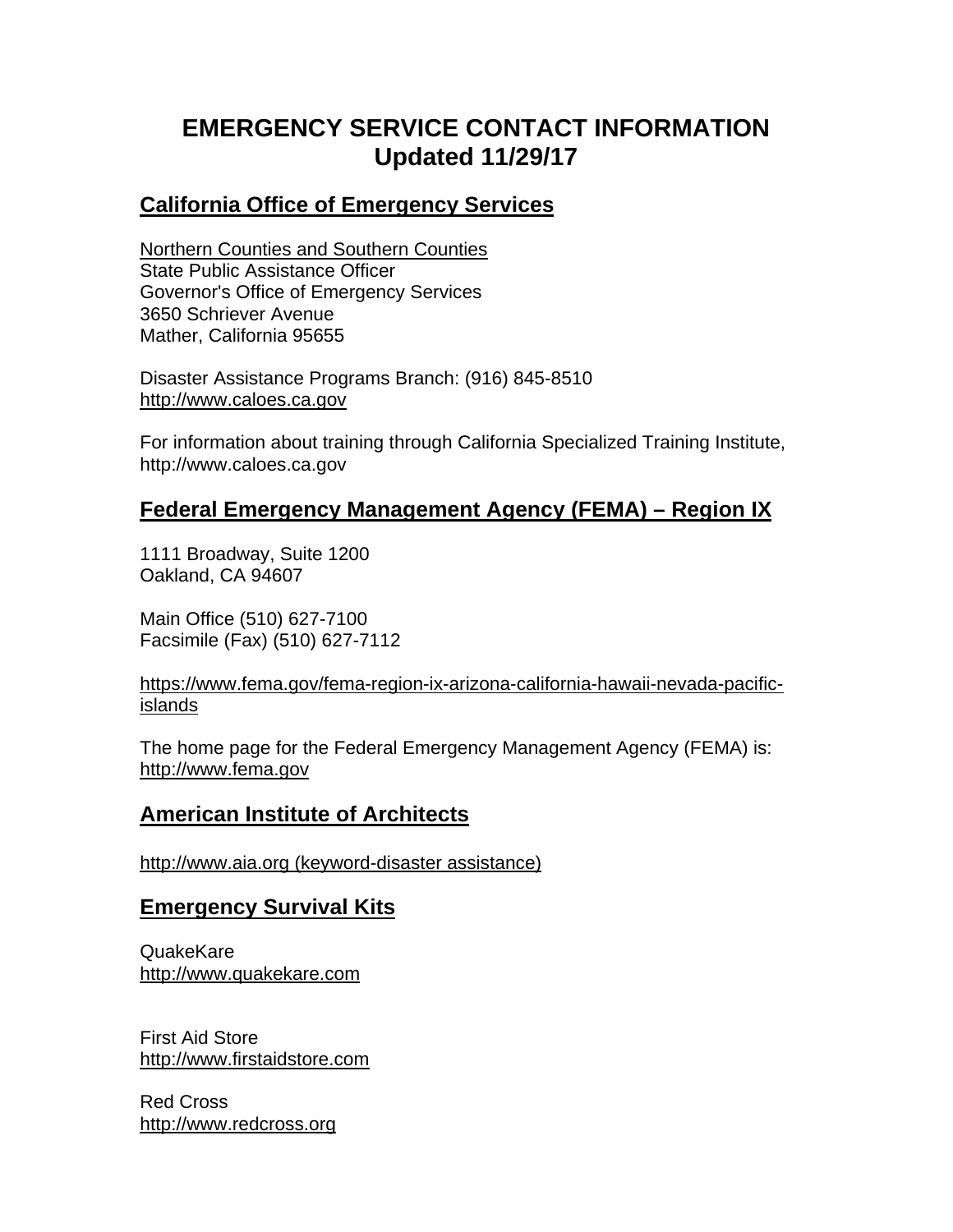FEMA https://www.fema.gov/media-library/assets/documents/7877

Essential Packs http://www.essentialpacks.com

Ready Gov http://www.ready.gov

Hidaya Foundation http://www.hidaya.org

# **California Seismic Safety Commission**

Seismic Safety Commission 1755 Creekside Oaks Drive Suite 100 Sacramento, CA 95833

Phone: 916-263-5508 Fax: 916-263-0594 www.seismic.ca.gov

# **CALBO –California Building Officials**

CALBO 2215 21st Street Sacramento, CA. 95818

Phone: (916) 457-1103 Fax: (916) 456-7672 http://www.calbo.org

# **DISASTER ASSISTANCE LINKS State Agencies**

ABAG- Association of Bay Area Governments Phone: (510) 464-7900

http://www.abag.ca.gov/

Board of Registration for Geologists and Geophysicists Phone: (916) 263-2113 http://www.geology.ca.gov/

California Animal Response Emergency System (CARES) https://cal-cares.com/

California Department of Conservation Phone (916) 322-1080 http://www.consrv.ca.gov/index/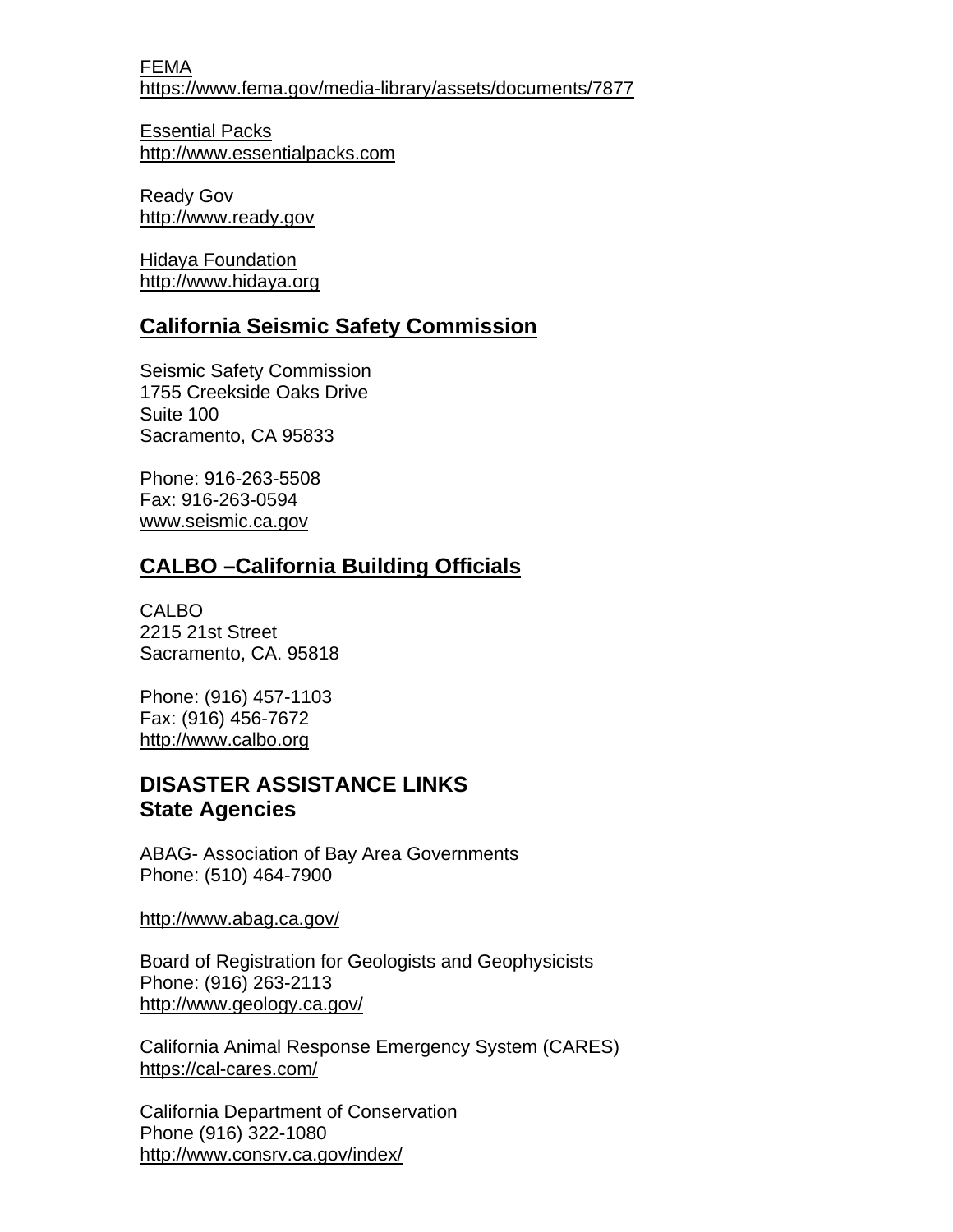California Department of Parks and Recreation Phone: 800-777-0369 http://www.parks.ca.gov

California Energy Commission Phone (916) 654-4287 http://www.energy.ca.gov/

California Department of Transportation Road Info (Caltrans) Phone (800) 427-ROAD http://www.dot.ca.gov/hq/roadinfo/

California Conservation Corps (CCC) https://ccc.ca.gov/ Phone (800) 952-5627

**CalFire** Phone (916) 653-5123 http://www.fire.ca.gov/index.php

California Natural Resources Agency Phone (916) 653-5656 http://resources.ca.gov/

California Highway Patrol (CHP) http://www.chp.ca.gov/

California Department of Fish and Wildlife Phone: (916) 445-0411 https://www.wildlife.ca.gov/

California Department of Water Resources (DWR) Phone: (916) 653-5791 http://wwwdwr.water.ca.gov/

California Emergency Medical Services Authority (EMSA) Phone: (916) 322-4336 http://www.emsa.ca.gov/

California State Senate Phone: (916) 464-4311 http://www.sen.ca.gov/

#### **Non Profit Organizations**

American Red Cross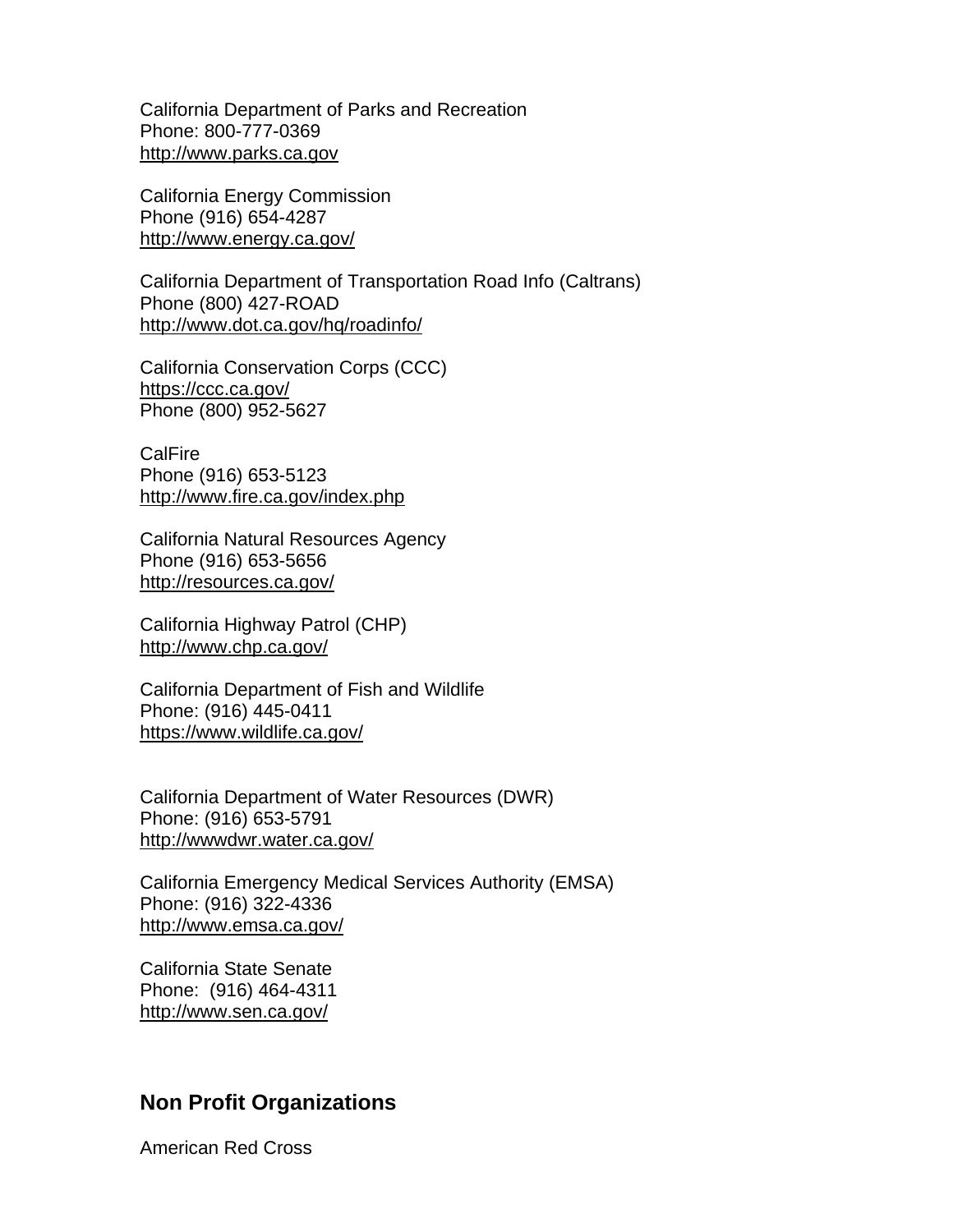http://www.redcross.org/

California Rescue Dog Association (CARDA) http://www.carda.org/

Salvation Army http://www.salvationarmyusa.org

ASPCA www.aspca.org

# **Federal Agencies**

Federal Emergency Management Agency (FEMA)

http://www.fema.gov/

United States Geological Survey (USGA)

http://www.usgs.gov/

National Oceanic and Atmospheric Agency (NOAA)

http://www.noaa.gov/

Environmental Protection Agency (EPA)

http://www.epa.gov/

U.S. Army Corps of Engineers (South Pacific Division)

http://www.spd.usace.army.mil/

Natural Resources Conservation Services-California

http://www.ca.nrcs.usda.gov/

United States Fire Services (Fire and Aviation)

http://www.fs.fed.us./fire

United States Fire Services (Region 5 Fire and Aviation)

http://www.fs.fed.us/r5/fire

United States Fire Services (Northern California Coordination Center)

http://www.fs.fed.us/r5/fire/north